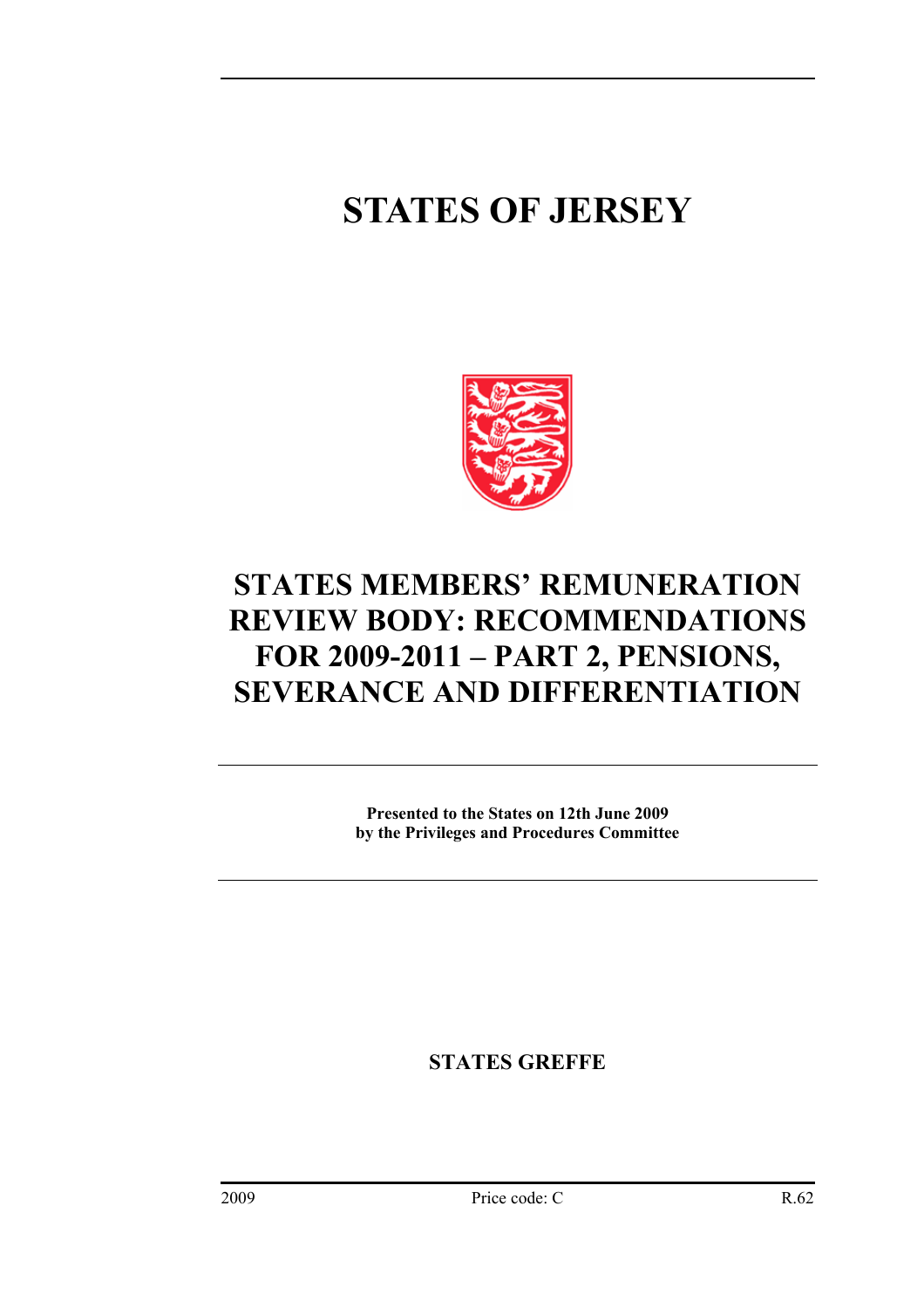#### **FOREWORD**

The Privileges and Procedures Committee is pleased to present to the States Part 2 of the recommendations of the States Members' Remuneration Review Body (SMRRB). The terms of reference of the SMRRB require it to present its recommendations to PPC which is then obliged to present them to the States.

As explained in the introduction to its report the SMRRB's recommendations are divided into 2 parts, Part 1 and Part 2 and, because of the difference in the method of implementation of the recommendations in the 2 parts, PPC is presenting the recommendations to the Assembly in 2 separate reports (for Part 1 see R.61/2009).

This report contains the Part 2 recommendations which relate to matters that cannot be implemented by default and which could only be introduced after debate and approval by the Assembly.

Members will note that the SMRRB has made 2 main recommendations in Part 2 of its report, namely –

- (1) that public funds should be used to contribute to pension arrangements for States members; and
- (2) that the States should give further consideration to the desirability or otherwise of differential remuneration for members and give a clear steer to the Review Body on this issue.

As stated in its previous reports the SMRRB considers that it would be inappropriate for the Review Body to make any firm recommendation on the issue of differential pay until the States have given a clear indication of whether or not Article 44 (which currently precludes differential pay) should be amended or repealed. Article 44 currently reads as follows –

#### *"44 Remuneration of elected members*

- *(1) No scheme, agreement or other arrangement whatsoever for the remuneration of, or the payment of any allowance to, elected members out of the consolidated fund shall provide for different elected members to be entitled to receive different amounts of remuneration or allowance.*
- *(2) In paragraph (1), 'remuneration' does not include payments out of the consolidated fund –* 
	- *(a) into a superannuation fund or pension scheme, for the benefit of an elected member;*
	- *(b) to an elected member, as an allowance in respect of his or her contributions to a superannuation fund or pension scheme for his or her benefit.".*

The Privileges and Procedures Committee has only just received the recommendations and has not yet had the opportunity to discuss them in any detail. It is clear that there might be a significant cost if pension arrangements were introduced and there is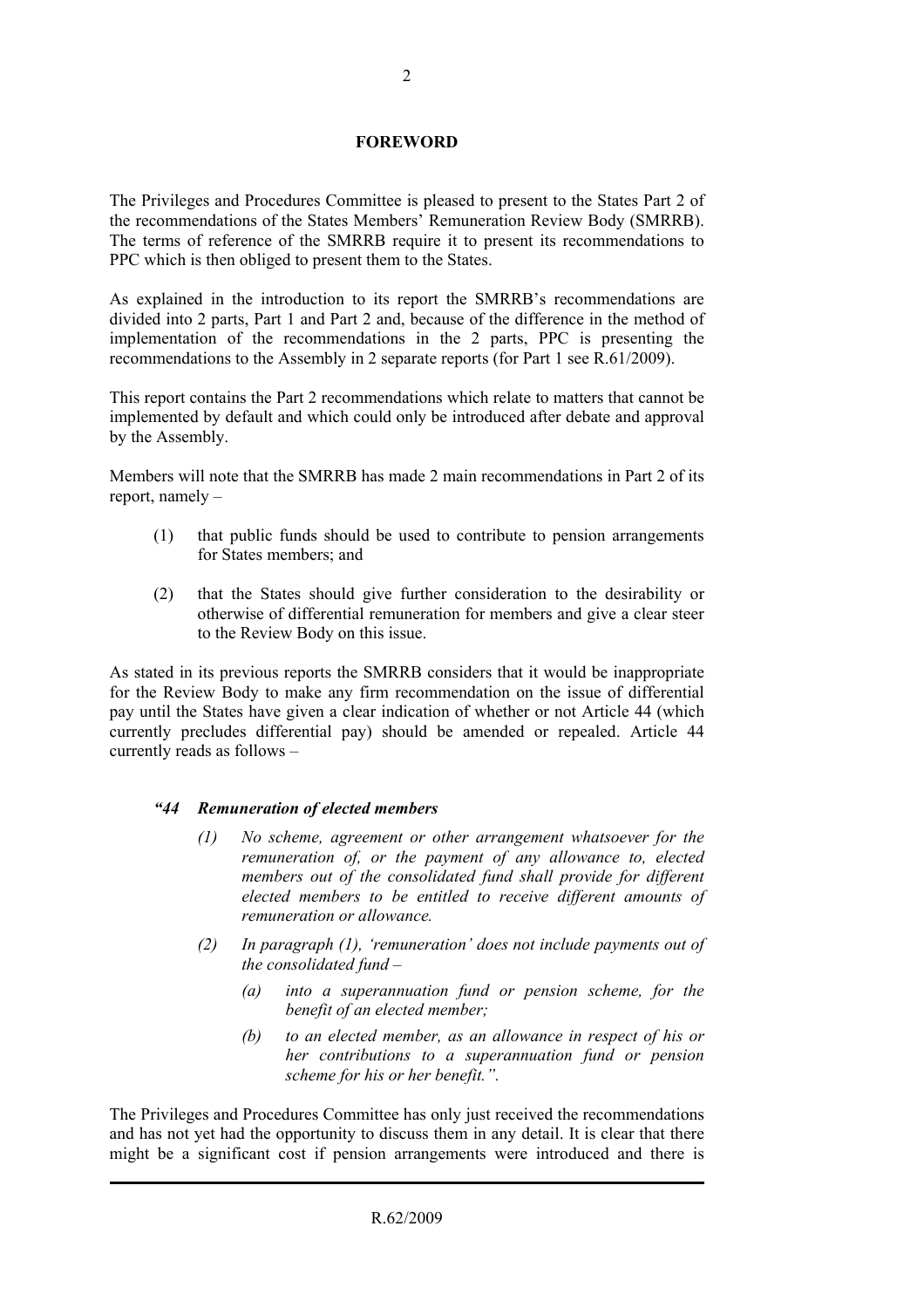currently no financial provision for that. In addition the issue of differential pay is a controversial one where opinions are extremely divided. The Privileges and Procedures Committee will therefore now need to consider the recommendations in detail and decide how they should be taken forward.

As mentioned in the Foreword to Part 1 of the recommendations PPC would like to express its sincere gratitude to the 5 members of the Review Body for the work that they have done on an honorary basis on their task and for the very comprehensive way in which they approached it.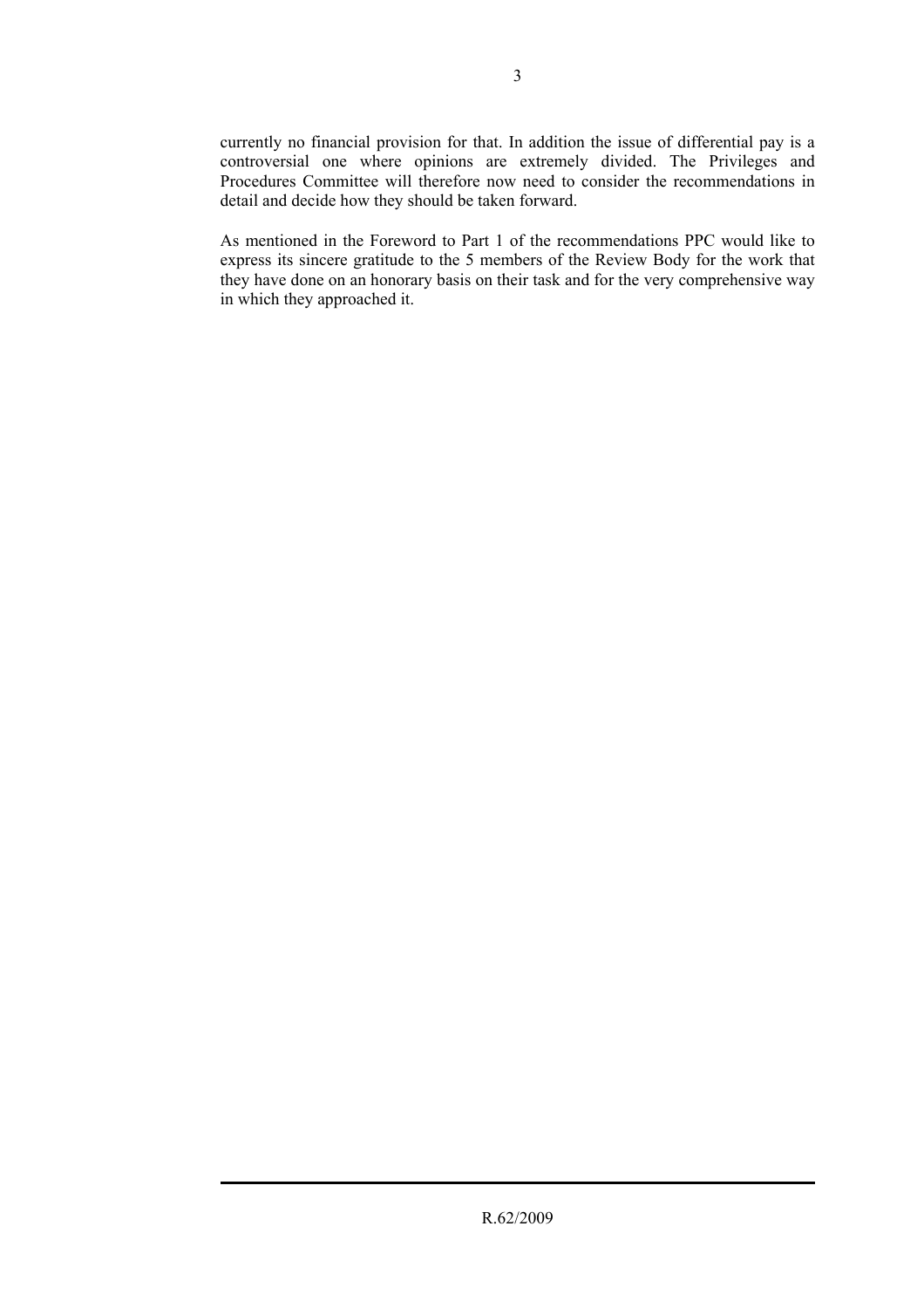# **STATES MEMBERS REMUNERATION REVIEW BODY**

4

# **RECOMMENDATIONS FOR 2009-2011 Part 2**

**May 2009** 

R.62/2009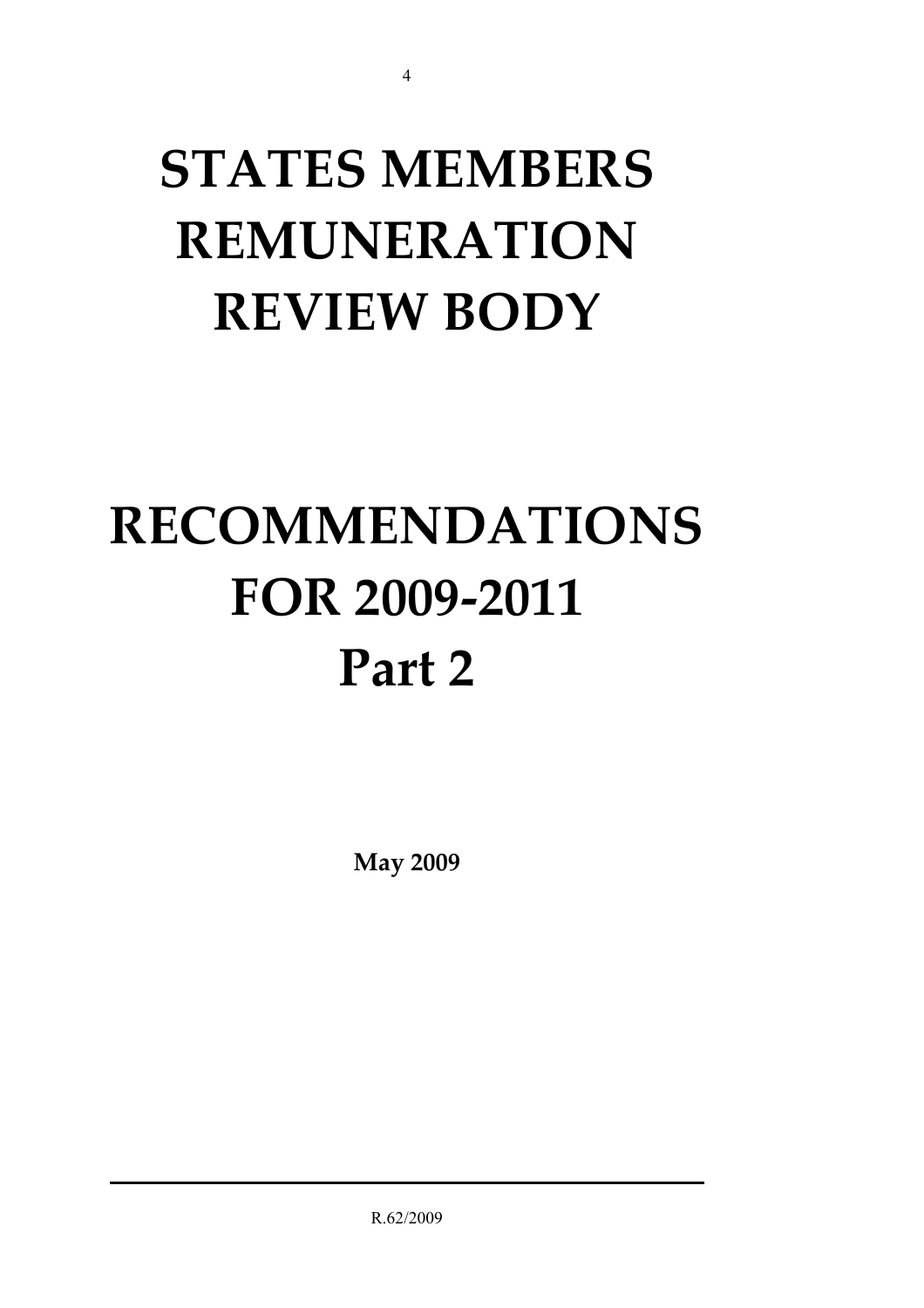#### **Introduction**

The States Members Remuneration Review Body presents its recommendations to the Privileges and Procedures Committee in two parts.

**Part 1** deals with remuneration including expenses and **Part 2** deals with other matters which arose from its consultations and subsequent deliberations, particularly concerning the issue of pensions for States Members.

**This Part 2** contains recommendations which are not governed by the 'one month' default rule above and in accordance with the decision of the States on 22nd July 2005 those recommendations cannot be implemented until they have been debated and agreed by the States.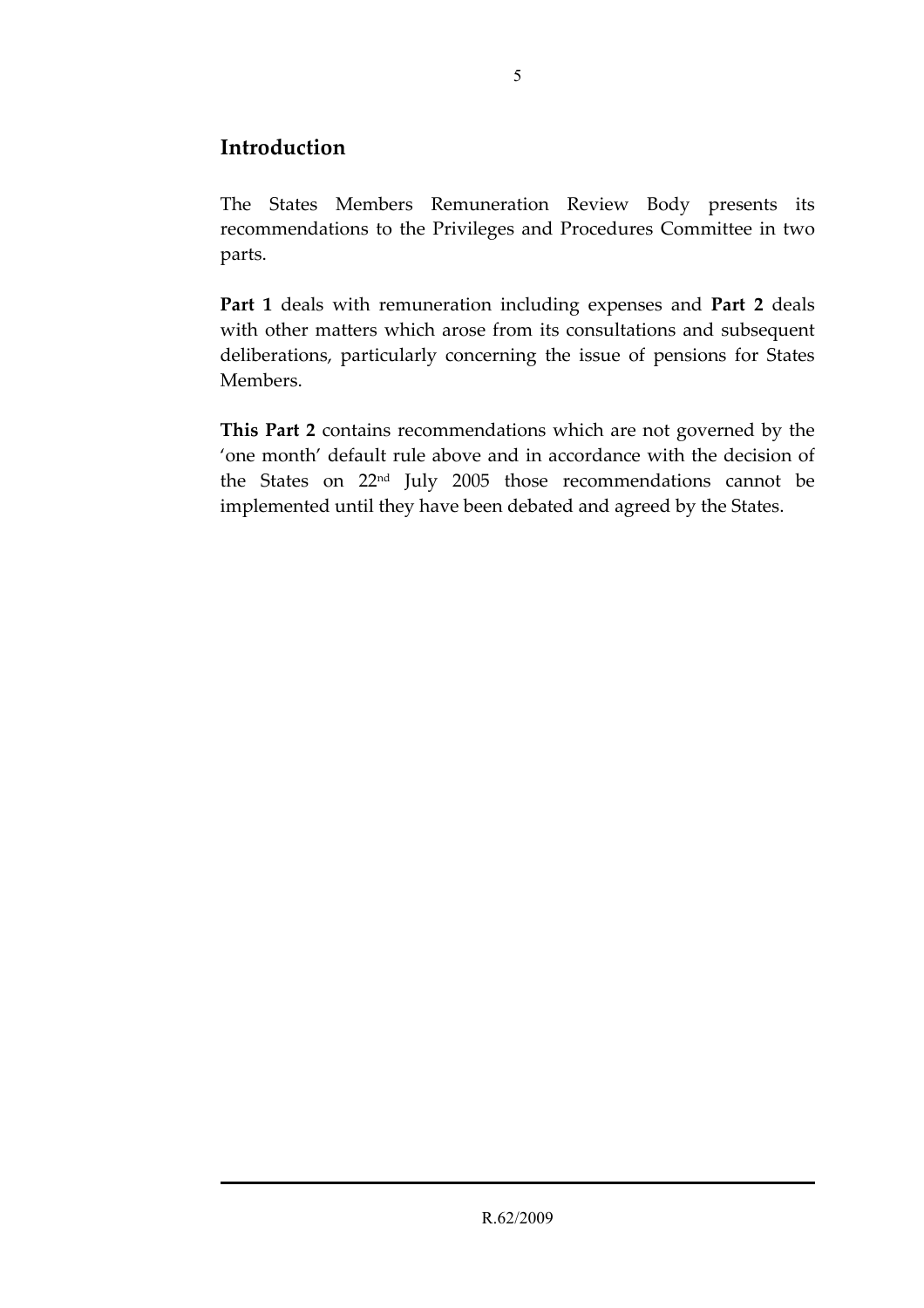## **Part 2**

## **Further conclusions and recommendations with regard to matters other than remuneration**

#### **Pensions**

The Review Body recommends that pension arrangements should be introduced for States members and that these should be akin to a defined-cost contributory scheme.

Each member would be entitled, upon making a chosen contribution to an approved private scheme of his or her choice, to have that contribution matched to a given level by the States acting as "employer". No member should be obliged to participate if he or she did not wish to do so.

Contributions from the Consolidated Fund should be subject to a threshold and a maximum amount payable under these arrangements, and further subject to regulations which the Comptroller of Income Tax may apply in respect of the age of the participating member.

The Review Body regrets that it does not anticipate that such arrangements could be back-dated to apply to States members who have left the States prior to their introduction.

Should the above recommendation be accepted by the States its implementation would be subject to the availability of funding which is unlikely before the beginning of 2011. If accepted in principle we recommend that the Review Body should be invited to develop the terms of these arrangements for endorsement by the Privileges and Procedures Committee and the States.

#### **Reason for recommendation**

The Review Body recognizes that the engagement of a States member takes the form of one or more short-term contracts, that States members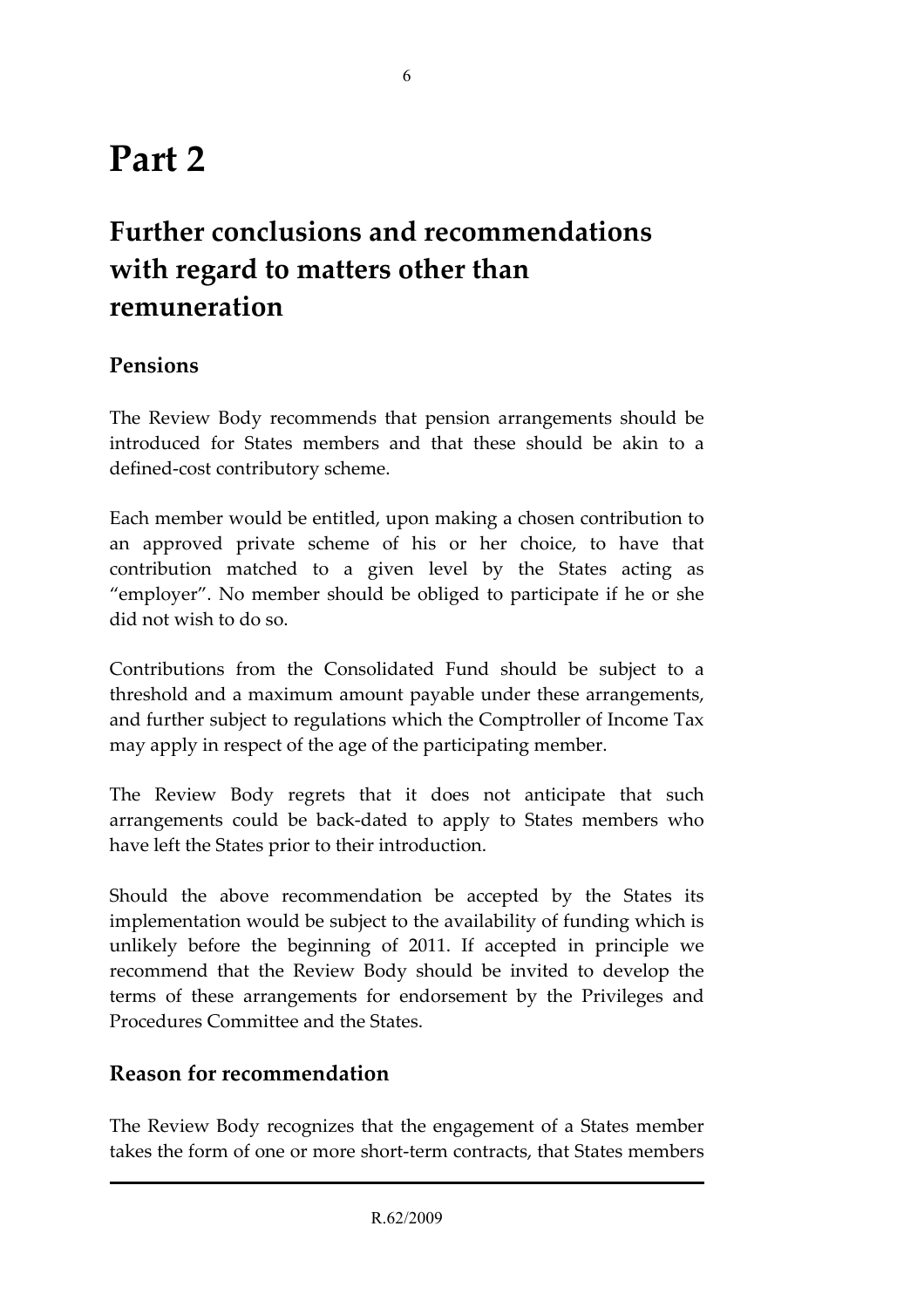are technically self-employed, and that there is nothing to stop States members making their own private pension arrangements.

In practice States members tend to get re-elected, yet the nature of their engagement might preclude the progressive career development which applies in most other occupations.

Even if there was such an element of progression the current legislation which requires all States members to receive the same remuneration (pension contributions now apart) might make it difficult for States members to build up the sort of pension cover which could be available to them elsewhere.

If service to the community as a States member is to be encouraged, as stated in the terms of reference appended *"…so that the broadest spectrum of persons are able to serve as members of the Assembly"* it will be increasingly appropriate to offer pension arrangements which are portable and if such prudence in pension provision is to be encouraged among the general public and the wider network of employers, it would seem inappropriate for States members to be excluded from such consideration by the nature of their occupation.

Not everyone who responded to the Review Body's consultation document on this issue endorsed the principle of pension arrangements for States members, but the Review Body took note of the fact that some of those who were not necessarily well disposed towards other elements of States members remuneration supported modest contributory pension arrangements on the grounds that these recognized the reasonable aspirations of States members as professional representatives of the community.

#### **Severance**

The Review Body received no evidence which might compel a review of the existing arrangements which preclude severance pay beyond the payment of salary and expenses for one month following the date by which a States member leaves office.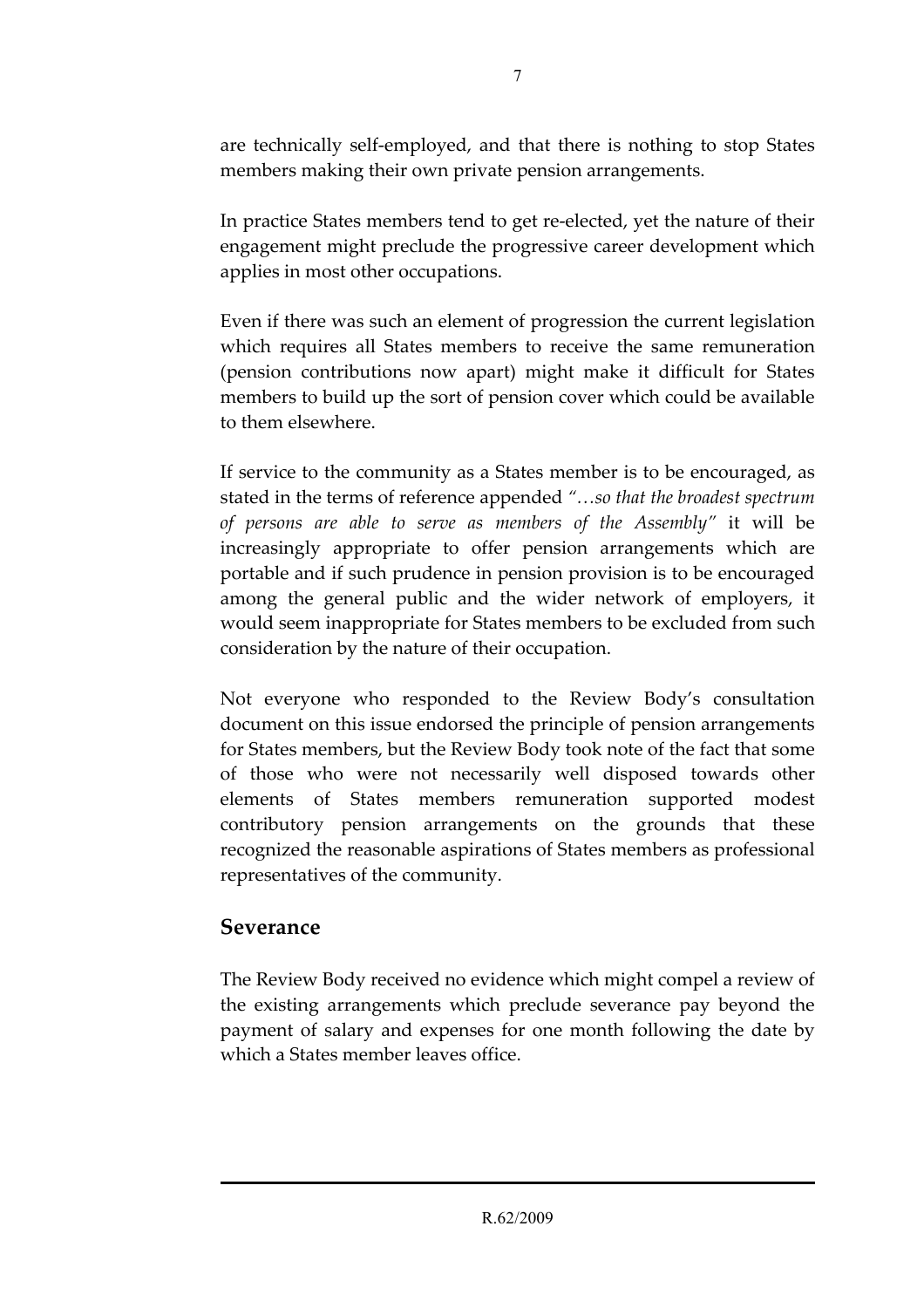#### **Differentiation**

The Review Body received conflicting evidence on the issue of differentiation. The relevant summary page from the responses to our discussion document is set out in Appendix 1 as a re-statement of the diversity of views on this topic.

These responses tend to support the view that differentiation is not just a matter of "More pay for Ministers" (but most who respond broadly along those lines where careful to include others such as the Chairmen of Scrutiny panels in their considerations). Differences in pay were also seen as an inevitable consequence of a number of other unrelated considerations.

The Review Body does not consider it appropriate to consider recommendations relevant to differences in remuneration while Article 44 of the States of Jersey Law 2005 is still in force, but it would again point out (as in previous recommendations) that under the existing terms of reference any amounts available in support of such differentials might be relatively small.

These terms of reference require the Review Body to consider that all States members should be able to enjoy a reasonable standard of living. This might also be taken to imply that no States member should be remunerated to such an extent that this amount was substantially exceeded.

While the Review Body accepts that the law precludes any differences in pay between States members at present, its judgement is that there is sufficient public interest in the issue, and there are sufficient public policy imperatives, to warrant the States revisiting the matter and giving a clear direction to the Review Body on this issue.

#### **Number of States Members**

The largest unsolicited response (response to questions the Review Body did not specifically ask) to our discussion document was in respect of what respondents viewed as the excessive number of States members, often linked with observations about the level of States members pay.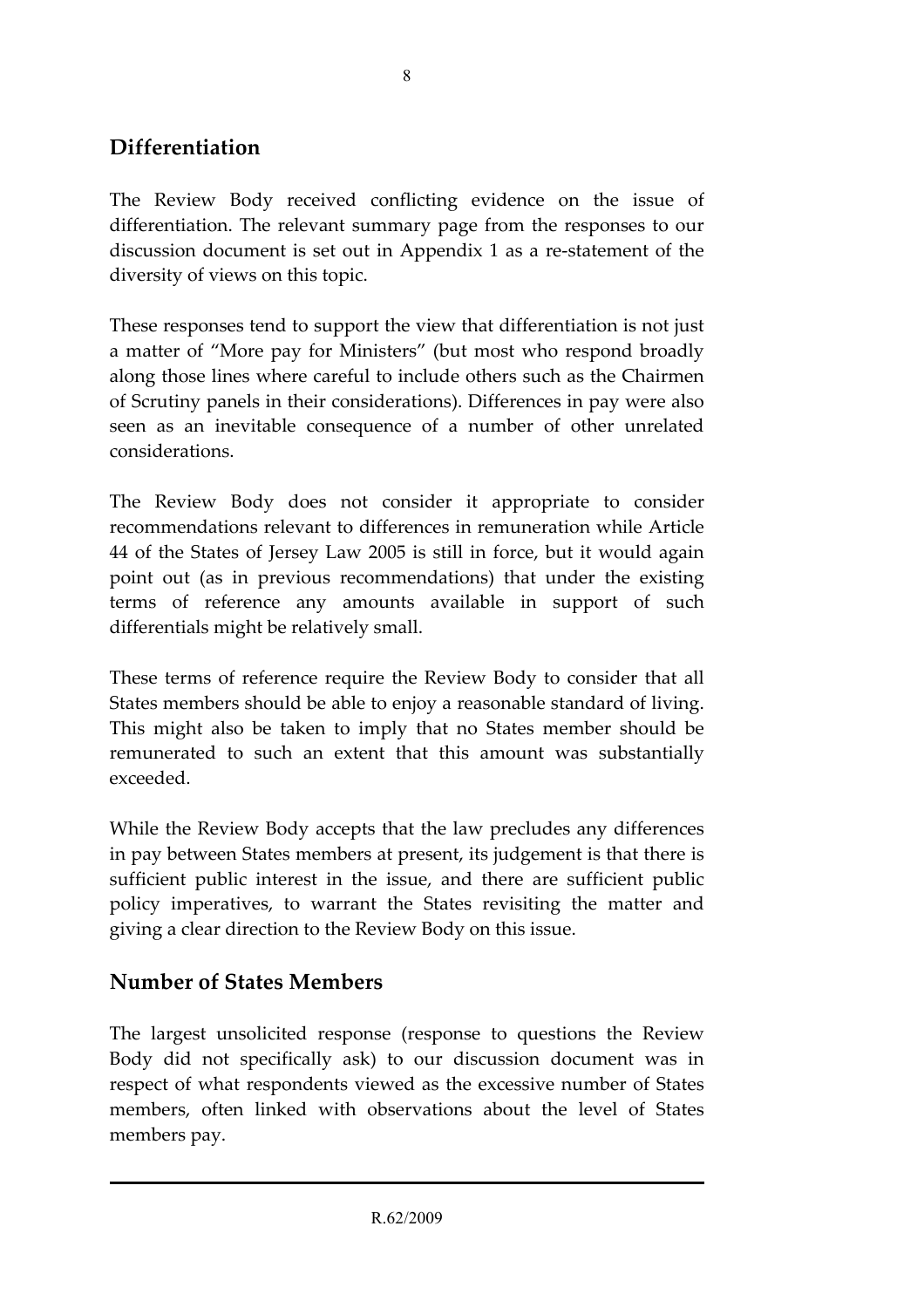Again the "reasonable standard of living" element (above) in the Review Body's terms of reference precludes the possibility sometimes simplified in the suggestion that that the Island should have "..half as many States members but pay them twice as much"

While the number of States member is beyond the remit of the Review Body response at this level might reasonably be seen as indicating an area of public concern.

There is also the point that, purely from the perspective or States members' remuneration, a smaller States offers the best prospect of achieving levels which more accurately reflect the value which States members seek to deliver.

#### **Thanks**

The Review Body wishes to thank again all who responded to its discussion document and who attended the public meetings.

Thanks are also due to the Greffier of the States, Michael de la Haye, and his staff for their substantial practical help in supporting the activities of the Review Body.

Julian Rogers (Chairman) Brian Bullock Maurice Dubras Christopher Lakeman John Mills

29th May 2009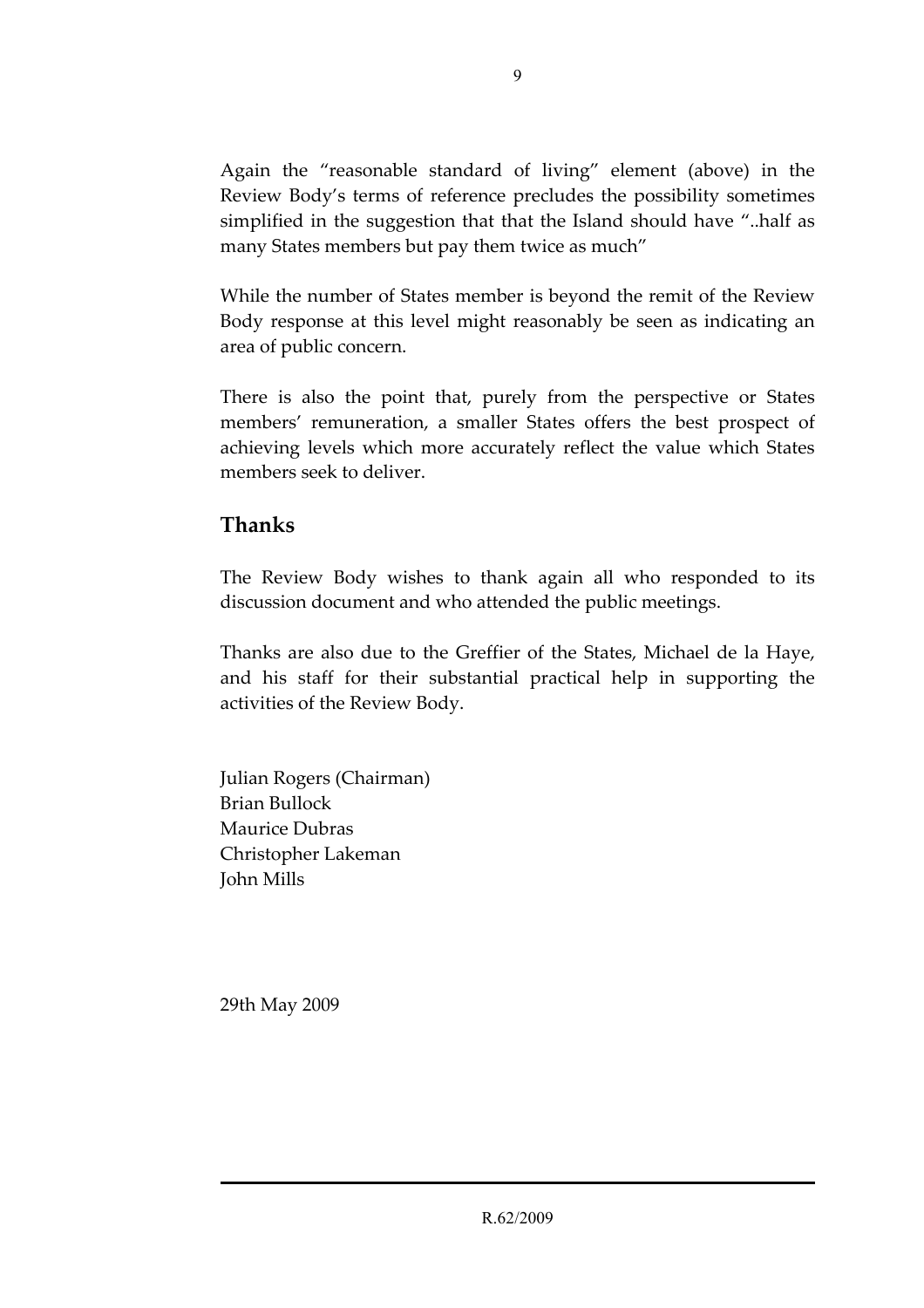### **Extract from Summary of Responses (March 2009) in relation to Differentiation**

**d) The 'equal treatment' principle having been set aside with regard to pension provision, is there a case now for differentiating among States Members for remuneration purposes?** 

33 respondents gave answers which could be considered to be related to this question. 23 responded in terms which implied that differences in pay between States members might be appropriate, and 10 responded in terms which implied that all States members should continue to receive the same pay.

Most of those who suggested differences in pay did so on the grounds of the greater responsibilities of ministerial or other office, and almost all of these included Scrutiny, many pointing out that ministers had access to help which eased the administrative burden.

But about a third of those who argued for differences in pay did so on grounds which were unrelated to ministerial or other office.

Some of these argued for a lower starting rate for new members, *"…now that young people have the vote younger people will be elected to the States…"*, some for increased pay based on length of service, some for performancerelated pay and some for pay which was related to previous earnings, for example *"the average of their past three years remuneration"* [for newly elected members].

For those in favour of differentiation the response was generally mild, even laissez-faire to the extent *"that the pot be divided between the States members as they see fit."* or even bemused *"I can't understand why anyone would want to be a Minister under the present system…"*

This topic tended to attract a more deeply-felt response from those opposed to differentiation.

*"…should Ministers be paid more? I do not believe so as they are blessed with a myriad of officers to assist them."*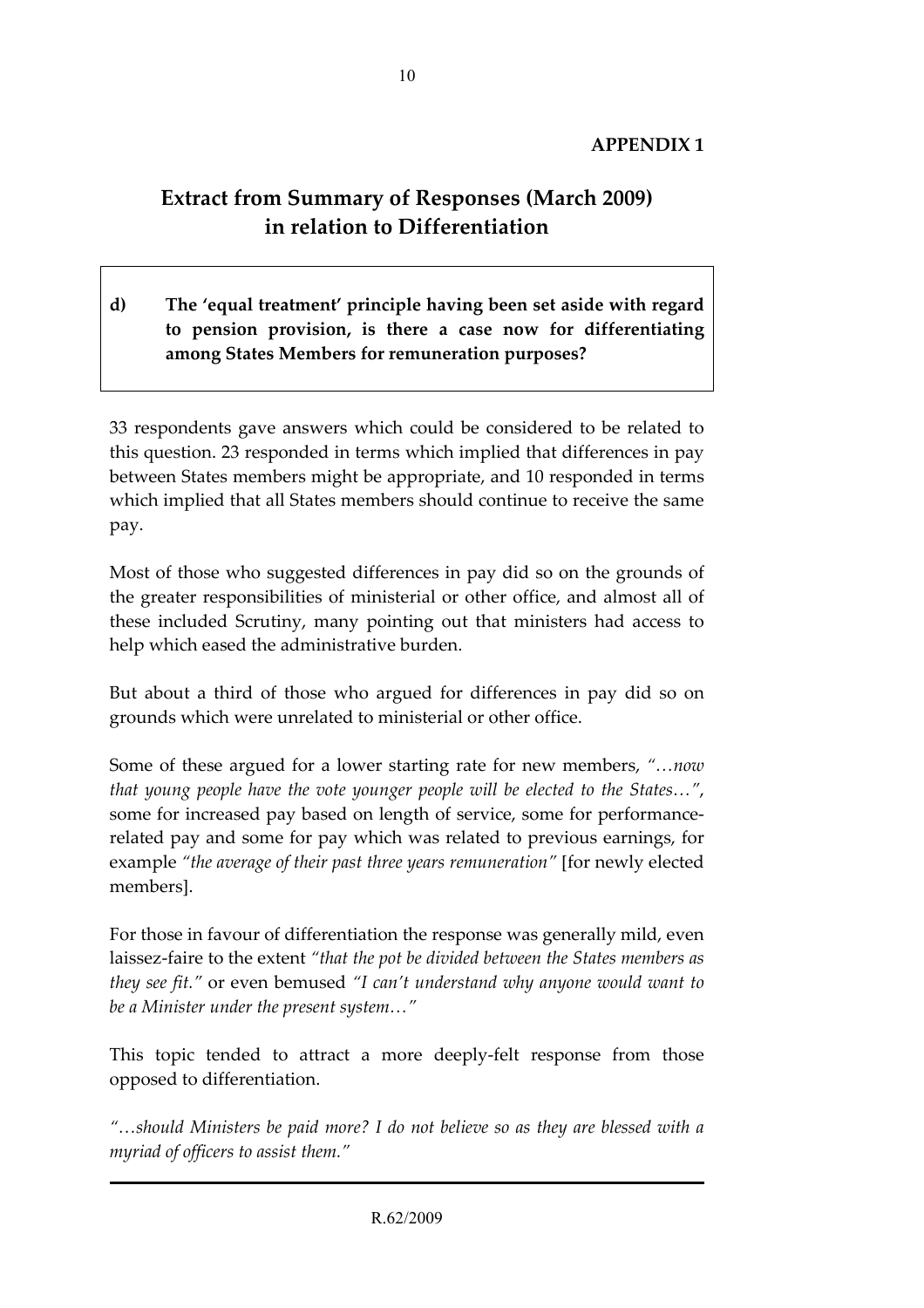*"I am not inclined to think that those with ministerial tasks should be paid more. They are compensated by the acquisition of power."* 

*"Equal pay for all members*…[is]..*absolutely essential until we progress to a fully democratic party political system as adopted by the vast majority of modern western democracies."* 

*"…only the truly politically illiterate could endorse higher pay for Ministers – in the absence of party politics."* 

…and some suggestions were brave indeed…..

*"Perhaps a basic wage with the possibility of a bonus for those people who outperform their role? And penalties for those who under-perform or behave in an unprofessional manner. With performance monitoring … the precise role can be defined and targets for achievements laid down for the year … The whole process would have to be managed and monitored by an independent group to avoid the usual accusations about 'the establishment'."* 

**The SMRRB has no set position on differentiation, though in relation to the last observation above it considers that it would be a courageous body which sought to apply performance monitoring to the work of a States member.**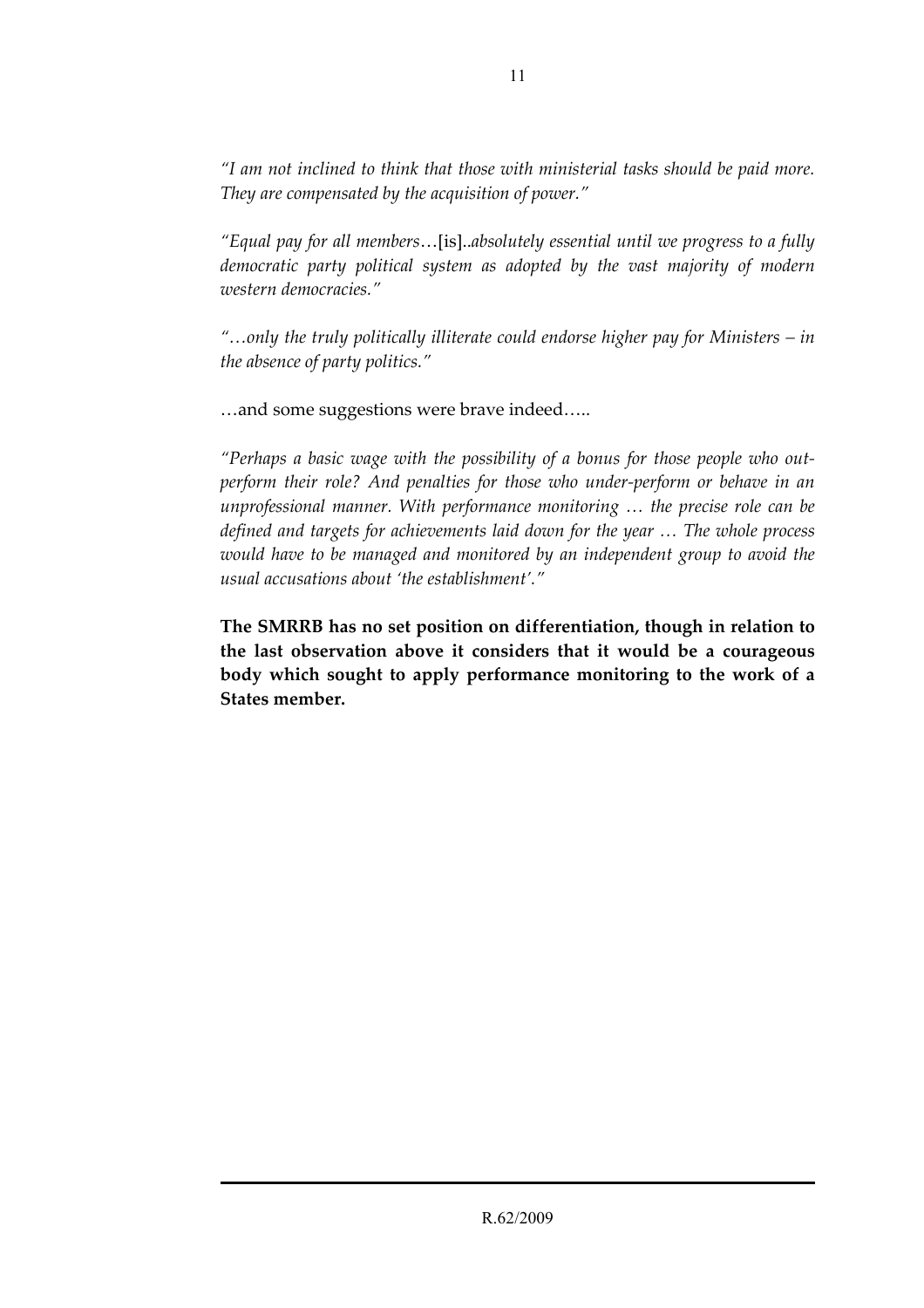#### **SMRRB Terms of Reference**

The terms of reference of the Review Body are as follows –

 To make recommendations to the Privileges and Procedures Committee on any matters relating to the remuneration, allowances and benefits available to elected members of the States as it considers appropriate, following the holding of public hearings and the receipt of oral and written submissions from any persons, including members of the States, having taken account of any other matters that the Body considers to be relevant, and having taken particular account, but not being bound by, the following matters –

- (i) the principle that the level of remuneration available to elected members should be sufficient to ensure that no person should be precluded from serving as a member of the States by reason of insufficient income and that all elected members should be able to enjoy a reasonable standard of living, so that the broadest spectrum of persons are able to serve as members of the Assembly;
- (ii) the economic situation prevailing in Jersey at the time of determination and the budgetary restraints on the States of Jersey; and
- (iii) the States' inflation target, if any, for the period under review.